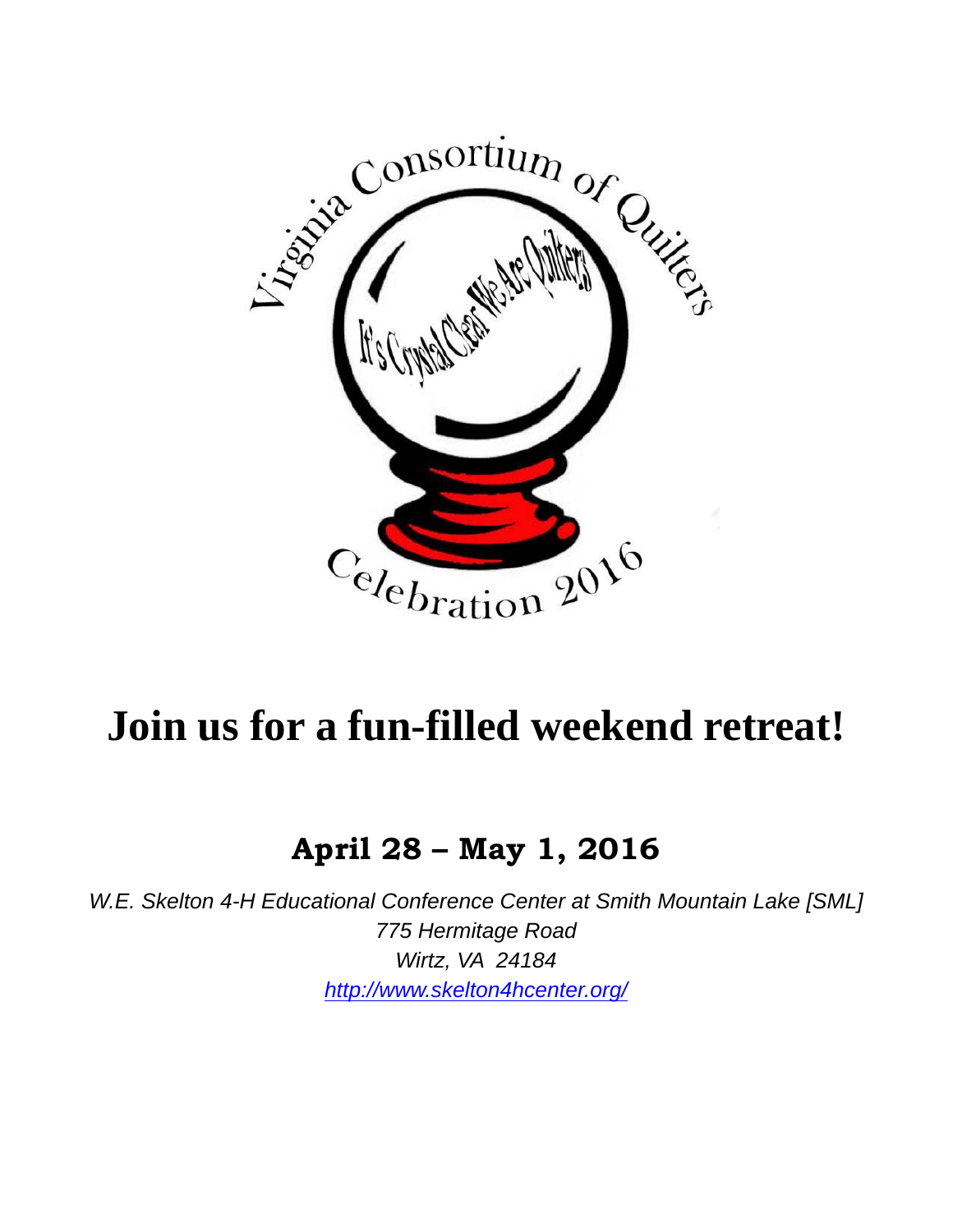#### **Your 2016 Celebration Committee looks forward to seeing you at the Lake Please contact us with any questions.**

**CO-Chairpersons**  Heather Zavagnin, Celebration@vcq.org Susan Price, Celebration@vcq.org **Committee Members**  Betty Blessin, Silent Auction, bblessin@triad.rr.com Joan McGowan, Vendors, joquilter@aol.com Judy Beigbeder, Brochure, sewsewbizzy@yahoo.com Kathy McCrea, Challenge, kathy.mccrea@cox.net Paula Golden, Teachers, paulacgolden@comcast.net Robin Speck, Raffles, rscottsdale1@yahoo.com Marty Moon, Block Lotto, etwmwm@aol.com Joan Clemons, mifarfalla@aol.com David Banks, dfbanks@earthlink.net

# *IMPORTANT INFORMATION*

- *Celebration Dates: April 28-May 1 2016. Check in: 1:00PM April 28. Depart: 11:00AM May 1.*
- *Cost: \$375 per VCQ member and \$405 per non-member. All-inclusive fee with the exception of kit fees, class supplies, and spending \$\$\$ for vendors and silent auction. DAY STUDENTS: \$300 per VCQ member and \$325 per non-member.*
- *Registration opens August 8, 2015 at the VCQ meeting and a \$50 deposit will reserve your spot. Only VCQ Members will be registered during the month of August 2015. Registrations from Non-members received in August will be held until September 1.*
- *Registration closes March 1, 2016 (or at capacity).*
- *Final payment due March 1, 2016.*
- *Specify roommate requests on your registration form. MAKE SURE THE PERSONS YOU REQUEST ALSO REQUEST YOU ON THEIR REGISTRATION FORM.*
- *Roommates: There will be a 3 person minimum; 4 maximum.*
- *Handicap facilities are available.*
- *W.E. Skelton 4-H Educational Conference Center at Smith Mountain Lake [SML] emergency numbers: phone 540-721-2759 fax 540-721-2766 email: Skelton4H@vt.edu*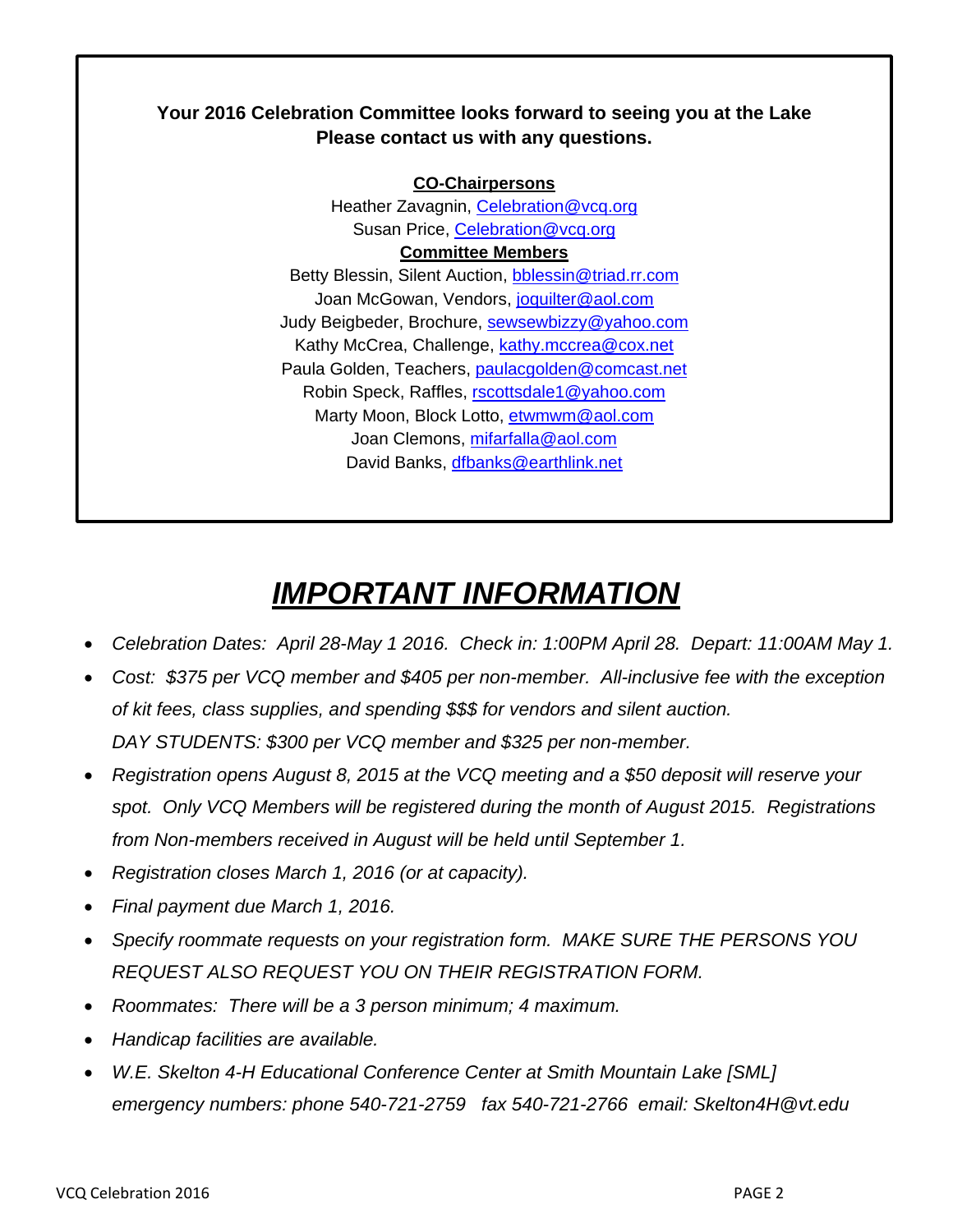## **CELEBRATION 2016 SCHEDULE (Subject to Change)**

| Thursday, April 28 <sup>th</sup> |                |                      |                                                                                                                                                                        |
|----------------------------------|----------------|----------------------|------------------------------------------------------------------------------------------------------------------------------------------------------------------------|
|                                  |                | 1:00 PM - 4:00 PM    | REGISTRATION, Turn in Block Lotto, Register for the "It's Crystal Clear. We<br>Are Quilters" challenge, and register Past Years Completed Projects for Show &<br>Tell. |
|                                  |                |                      | Drop off items for the Silent Auction at the Central Activities Building (CAB)                                                                                         |
| 4:00 PM                          |                | - OPENS              | <b>Merchant Mall Vendors</b>                                                                                                                                           |
| 4:30 PM                          |                | $-5:30$ PM           | Meet and Greet the teachers, specialty items will be for sale by the teachers                                                                                          |
| 6:00 PM                          |                | $-7:00$ PM           | Dinner                                                                                                                                                                 |
| 7:15 PM                          |                |                      | Program: Welcome                                                                                                                                                       |
|                                  |                |                      | Introduction of Teachers with Class samples                                                                                                                            |
|                                  |                |                      | Activity: Buck Night (participation optional, explanation on page 5)<br>Show & Tell of Past Celebration Projects                                                       |
| <b>CLOSES</b>                    |                | 9:30 PM              | <b>Merchant Mall Vendors</b>                                                                                                                                           |
| Friday, April 29th               |                |                      |                                                                                                                                                                        |
| 7:00 AM                          |                | $-8:00$ AM           | <b>Breakfast</b>                                                                                                                                                       |
| 8:00 AM                          |                | <b>OPENS</b>         | Merchant Mall Vendors, Silent Auction, Challenge                                                                                                                       |
|                                  |                | 9:00 AM - 12:00 PM   | Friday Workshops                                                                                                                                                       |
| 12:15 PM - 1:15 PM               |                |                      | Lunch                                                                                                                                                                  |
| 1:30 PM                          |                | $-4:30$ PM           | Friday Workshops continue                                                                                                                                              |
| 4:30 PM                          |                | $-6:00 \, \text{PM}$ | Free time, visiting with friends                                                                                                                                       |
| 6:00PM                           |                | $-7:00PM$            | Dinner                                                                                                                                                                 |
| 7:15PM                           |                |                      | Program - Lecture: Rayna Gillman "Pushing Creativity with "What If""                                                                                                   |
|                                  |                |                      | <b>Block Lotto Drawing</b>                                                                                                                                             |
|                                  |                |                      | Activity: Strip Night (participation optional, explanation on page 5)                                                                                                  |
| <b>CLOSES</b>                    |                | 9:30 PM              | Merchant Mall Vendors, Silent Auction, Challenge                                                                                                                       |
| Saturday, April 30th             |                |                      |                                                                                                                                                                        |
| 7:00 AM - 8:00 AM                |                |                      | <b>Breakfast</b>                                                                                                                                                       |
| 8:00 AM                          |                | <b>OPENS</b>         | Merchant Mall Vendors, Silent Auction, Challenge                                                                                                                       |
| 9:00 AM                          |                | $-12:00 \text{ PM}$  | Saturday Workshops                                                                                                                                                     |
| 12:15 PM - 1:15 PM               |                |                      | Lunch                                                                                                                                                                  |
|                                  |                | 1:30 PM              | <b>FINAL Silent Auction Bids</b>                                                                                                                                       |
|                                  |                |                      | FINAL Votes for "It's Crystal Clear. We Are Quilters" challenge                                                                                                        |
| 1:30 PM                          |                | $-4:30$ PM           | Saturday Workshops continue                                                                                                                                            |
| 4:30 PM                          |                | $-6:00$ PM           | Free time, visiting with friends                                                                                                                                       |
| 6:00 PM                          | $\blacksquare$ | 7:00 PM              | Dinner                                                                                                                                                                 |
| 7:15 PM                          |                |                      | Activity: Anniversary PJ Party (explanation on page 6).                                                                                                                |
|                                  |                |                      | Block Lotto Drawing, Challenge & other winners announced                                                                                                               |
| <b>CLOSES</b>                    |                | 10:00PM              | Merchant Mall - FINAL Twilight shopping                                                                                                                                |
| Sunday, May 1st                  |                |                      |                                                                                                                                                                        |
| 7:00 AM                          |                | $-8:00$ AM           | <b>Breakfast</b>                                                                                                                                                       |
| 8:15 AM                          |                | $-8:45$ AM           | Non-denominational Worship Service                                                                                                                                     |
| 9:00 AM                          |                |                      | Activity: Show & Tell of Celebration 2016 Class Projects<br>Door Prizes                                                                                                |
|                                  |                |                      | Time to pack & load cars, farewell.                                                                                                                                    |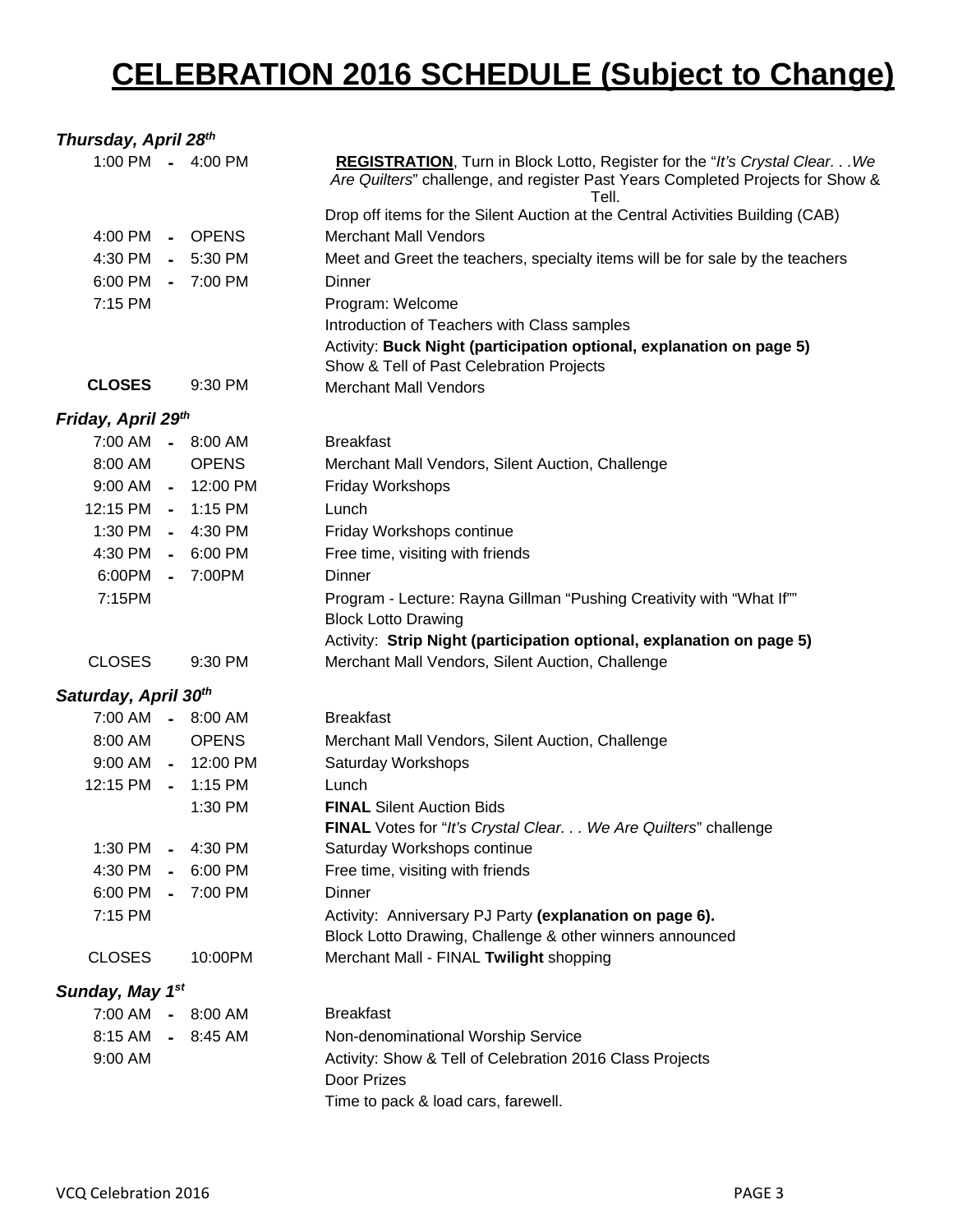### **CELEBRATION 2016 – FAQ's**

#### *What does it cost? What is included?*

VCQ Members: \$375; Non-members: \$405; Day Students VCQ member \$300; Non-members: \$325. (If you would like to become a VCQ member, please visit the web site at *www.vcq.org/join.htm*.) Includes lodging, meals, all workshops (except kit fees & supplies), lectures, and special events.

#### *What is the Vi Graves Celebration Scholarship?*

The Vi Graves Celebration Scholarship was established to provide financial support for VCQ members to attend the biennial event. Vi was a VCQ member who loved Celebration and lost her life to cancer. Scholarships can be for the full Celebration cost, or partial, depending on need and funds available. Applications are submitted to the VCQ President who along with the Vice President will determine the number and amount of scholarships granted. This process is confidential. If a member would like to nominate a member to receive the scholarship, please submit the name to the President who will send the application form to the nominee, or submit a completed form on their behalf. The deadline for submission of the application for a Celebration scholarship is February 1, 2016. Application on page 28.

#### *How do I register?*

Your \$50 **non-refundable** deposit must accompany your registration form (last page of brochure). A paid deposit reserves your space and will be deducted from the total cost. All deposits will be recorded in the sequence in which they are received with workshops assigned accordingly. Those attending the August meeting are given priority over individuals that are not attending the meeting. Mailed registrations will not be recorded until after the August meeting but will be processed according to when they were postmarked. Members only will be registered in August. Non-members will be registered beginning September 1. Please mail deposit made payable to VCQ (notation: Celebration 2016) and sent to: Heather Zavagnin, 87 White Oak Landing Rd, King William, VA 23086. Registration closes March 1, 2016 or earlier if capacity is reached.

#### *When is final payment due?*

Final payments must be received by March 1, 2016. You may pay in installments, as long as the total is received by March 1, 2016. Remember to keep your VCQ membership up-to-date. All payments should be made payable to VCQ (notation: Celebration 2016) and sent to: Heather Zavagnin, 87 White Oak Landing Rd, King William, VA 23086.

#### *What is the cancellation policy?*

Cancellation requests must be submitted in writing to: Heather Zavagnin, 87 White Oak Landing Rd, King William, VA 23086 OR emailed to celebration @vcq.org. No refunds will be issued for requests postmarked or emailed after February 1, 2016, due to commitments to the 4-H Center and contracted teachers.

#### *What about lodging?*

Housing is dormitory style in rooms accommodating a maximum of 4 and has a private bath with shower, heat and airconditioning, and ample storage. Handicapped facilities are available. Please indicate your needs on the registration form. Refrigerators and ice machines are available in the dormitories. **There will be a three person minimum; four person maximum per room. PLEASE INDICATE YOUR ROOMMATES' NAMES/PREFERENCES ON THE REGISTRATION FORM** (4<sup>th</sup> bed is a trundle so please keep this in mind when selecting your roommates). SML 4-H Center is a non-smoking facility. Bed linens, pillow, blanket and towels will be provided. If desired, you may bring a bath mat, extra towel, extra pillow, and quilt for your bed.

#### *What are the meals like? What if I have special dietary needs?*

Meals are buffet style in the dining hall. Three meals per day are provided (beginning with dinner on Thursday and ending with breakfast on Sunday). **Indicate any special dietary restrictions on the registration form**. Every effort will be made to accommodate allergies or dietary restrictions but cannot be guaranteed.

#### *What do I need to bring?*

See page 27 for a checklist of things to bring to Celebration 2016.

#### *Where is W.E. Skelton 4-H Educational Conference Center at Smith Mountain Lake?*

See page 26 for driving directions. Check their website http://www.skelton4hcenter.org/ for any changes in directions prior to departure on April 28, 2016. Consult a VA road map or http://www.maps.google.com for more specific details.

#### *How can my family get in touch with me if there's an emergency?*

W.E. Skelton 4-H Educational Conference Center at Smith Mountain Lake [SML] Emergency numbers: phone 540-721-2759 fax 540-721-2766 email: Skelton4H@vt.edu Bring your cell phone and charger.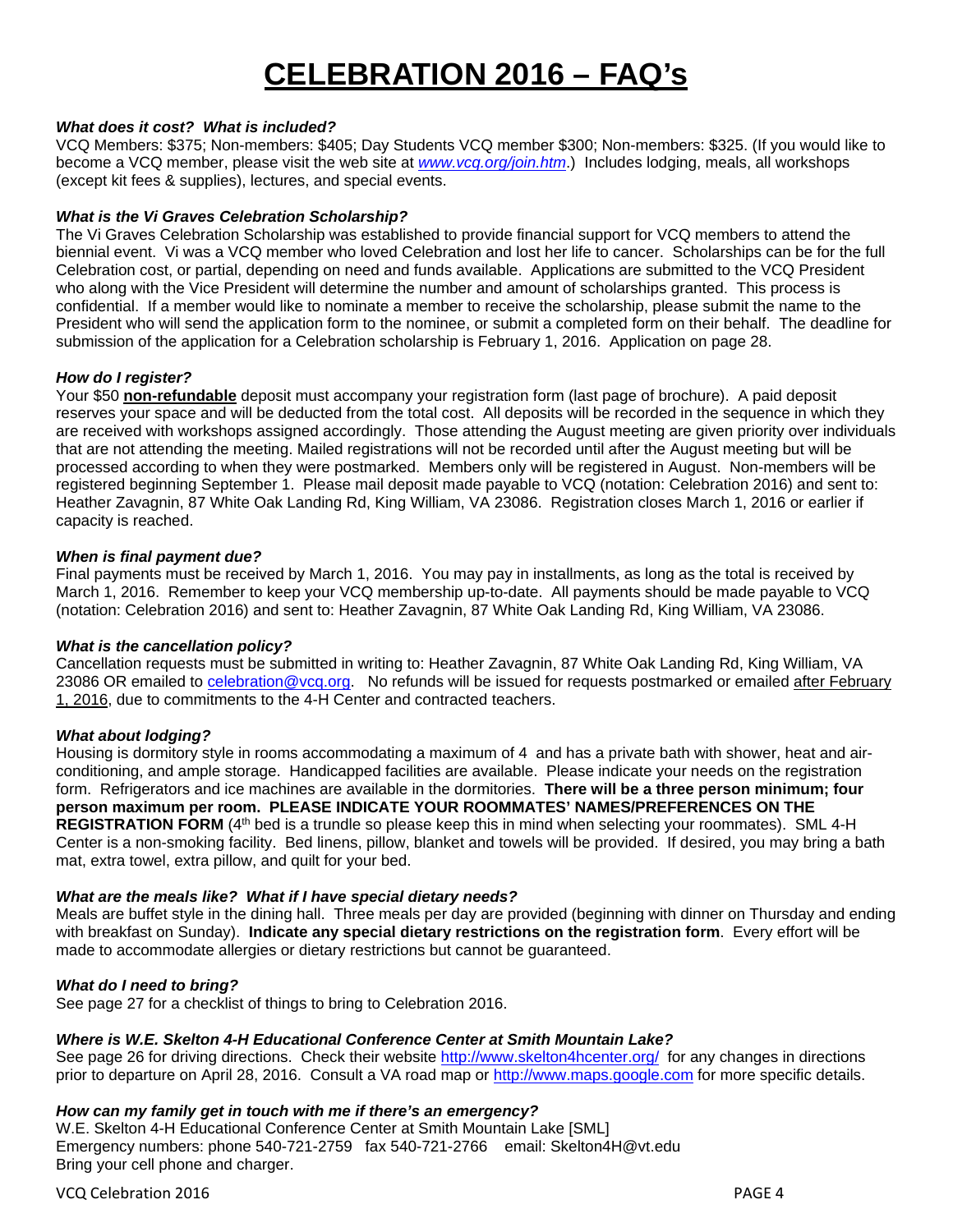### **EVENTS AND SPECIAL ACTIVITIES**

#### *Workshop Format:*

Six hour workshops will be offered on Friday and Saturday along with "Come Quilt with Me". All your options are summarized on page 9.

#### *Silent Auction:*

We would like to make this Celebration's Silent Auction the best ever. Our intent is to offer some of the best handmade items, fabrics, kits, sewing machines, and other like items. So start sewing! A Tax Receipt form will be available upon request when you bring your items to any of the upcoming VCQ meetings and/or to Celebration 2016 on Thursday, April 28th. Please do not clean out your sewing room and grab just any old thing. We reserve the right to put items on the Peddler's Table. Any questions please contact Betty Blessin.

#### *Peddler's Table:*

In addition to the Silent Auction, there will be a Peddler's Table for yard sale type items (outdated books/magazines, fabrics, tools, notions that would not be suitable for the Silent Auction). These items will be available for a small donation. If you have any items you want to donate, PLEASE BRING THEM WITH YOU TO CELEBRATION. (The Committee will have plenty to transport and will not be able to bring these items also).

#### *Block Lotto:*

This was one of the most exciting activities of past Celebrations! You will purchase a packet containing fabric pieces along with directions and foundation paper for making the block. You will need to add a Gemstone Colored fabric such as tonal, batik, or solid (Sapphire, Ruby, Emerald, etc.). For each block you turn in, your name will be put into a drawing to win a set of blocks for a quilt top. The number of sets will depend on how many blocks are turned in. The cost is \$3 per packet. The guidelines and a photo of the quilt are available on the VCQ Celebration web site at www.vcq.org/cele.htm. Any questions please contact Marty Moon.

#### *Buck Night (THURS): Participation Optional*

For each dollar [buck] contributed upon entering the auditorium for the evening activities you will receive a numbered ticket. Be sure to keep your ticket(s) handy. The dollars collected will be used to create several 'crystal cash' vouchers which will be good at any of the vendors during our 2016 VCQ Celebration.

#### *Strip Night (FRI): Participation Optional*

For each 2  $\frac{1}{2}$ " WOF Strip of fabric contributed upon entering the auditorium for the evening activities you will receive a numbered ticket. Be sure to keep your ticket(s) handy. The Strips collected will be bundled and given away as prizes.

#### *Merchant Mall:*

Vendors will be joining us at Celebration 2016. They will have fabric and notions to support the classes that are offered as well as a variety of new and wonderful things to enhance your quilt-making. Make sure to support these great folks who work hard to provide us with everything we need.

#### *Meet & Greet the Teachers:*

On Thursday evening, attending faculty members will introduce themselves and show items being created in their weekend classes. Meet and greet each teacher, who will have a table to display their kits, supplies, patterns, and books for sale prior to dinner on Thursday evening. They will be glad with talk to you about the latest techniques and sign your books and patterns. Please visit their websites prior to the event.